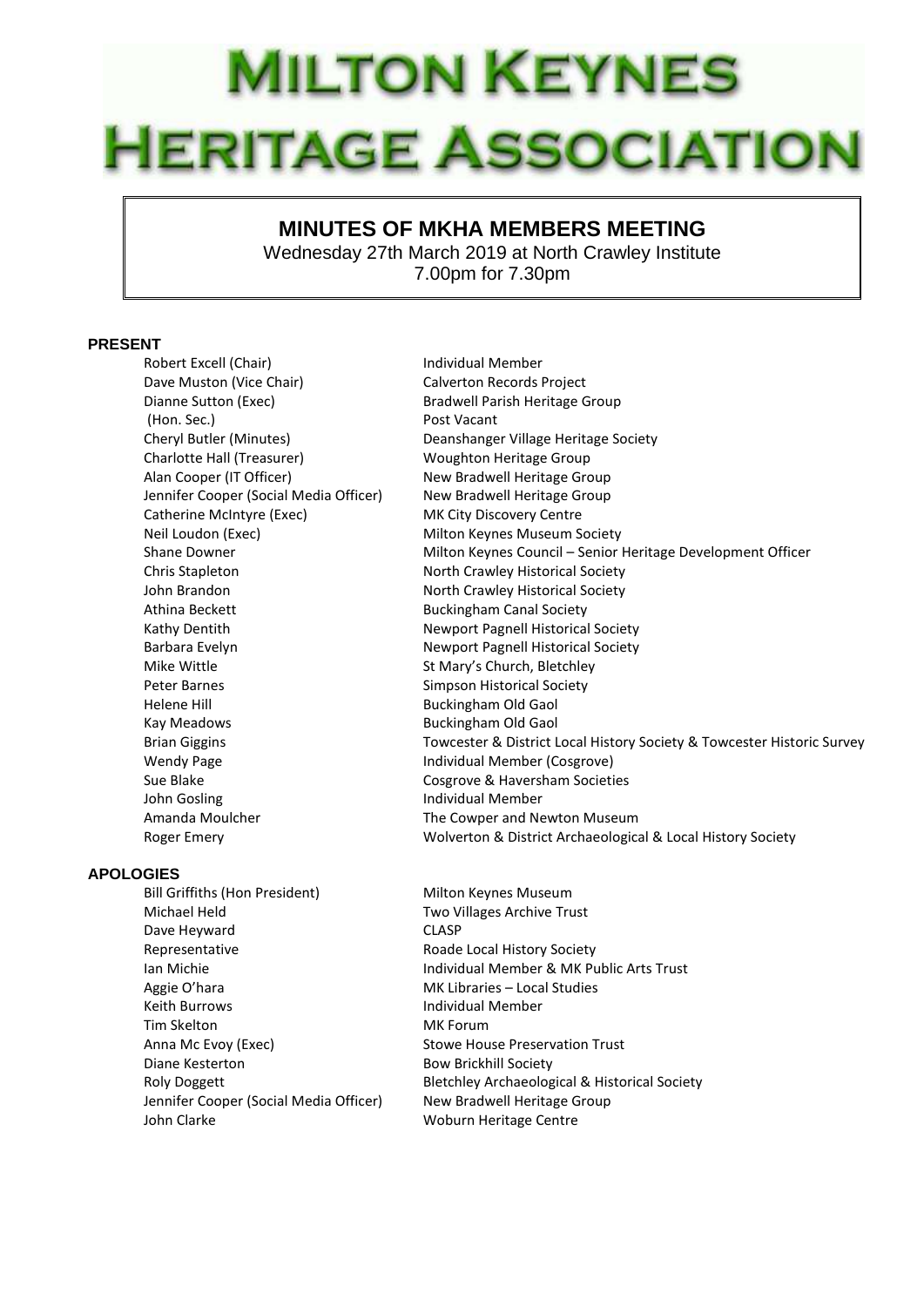| <b>Item</b> | <b>Matters Discussed</b>                                                                                                                                                                                                                                                                                                                                                                                                                            | <b>Action</b> |
|-------------|-----------------------------------------------------------------------------------------------------------------------------------------------------------------------------------------------------------------------------------------------------------------------------------------------------------------------------------------------------------------------------------------------------------------------------------------------------|---------------|
| 1.0         | Welcome<br>The Chair, Robert, welcomed all to the meeting and introduced John Brandon, chair of North<br>Crawley Historical Society. Robert outlined the meeting agenda. John greeted attending<br>members and gave a brief history of North Crawley and the Institute building and the<br>connections to the Boswell family. He also described recently uncovered material about the<br>erection of the village War Memorial from Parish Magazines |               |
| 2.0         | <b>Minutes of the Last Meeting</b><br>Minutes from the last meeting 28 <sup>th</sup> November 2018 at St Mary's Church, Bletchley were<br>approved                                                                                                                                                                                                                                                                                                  |               |
| 3.0         | Speaker - Shane Downer Milton Keynes Council, Senior Heritage Development and<br><b>International Partnerships Officer</b>                                                                                                                                                                                                                                                                                                                          |               |
|             | Shane outlined MKC strategies aimed at making Milton Keynes a European destination city of<br>Cultural Heritage. Using MK's 50 <sup>th</sup> anniversary in 2017 as a starting point, and including<br>activities where MKHA has direct link such as HOD's events and the Festival of History will<br>be built on to accomplish the aim<br>Shane outlined all the proposed events below explaining the cultural and heritage aspects<br>and links   |               |
|             | Programme for 2019<br>Recent opening of the new MK Gallery<br>Central Library and City Archive Phase 1 - trialling a 2 year pilot archive service. MKHA is a<br>stakeholder and potential partner in the City Archive.                                                                                                                                                                                                                              |               |
|             | Design for Living an International housing conference in May 22-23 hosted by MK Gallery                                                                                                                                                                                                                                                                                                                                                             |               |
|             | MK 2050 Futures Commission exhibition July 2019 which includes Cultural and heritage<br>proposals. Along with New Town focussed 'Design City' projects are continuing building a<br>network of cities that can share learning and support the growth of MK whilst recognising the<br>unique heritage value input into the 2050 consultation proposals                                                                                               |               |
|             | Heritage Open Days across extended period 13th-22 <sup>nd</sup> September aims to reach 100 events<br>this year                                                                                                                                                                                                                                                                                                                                     |               |
|             | Festival of Creative Urban Living experiment with Raumlabour architects 29th September -<br>13th October 2019                                                                                                                                                                                                                                                                                                                                       |               |
|             | Proposals for 2020<br>Application to become European City of Sport (bid goes in this year) which includes Our<br>Sporting Life Heritage                                                                                                                                                                                                                                                                                                             |               |
|             | Shane gave an update on the status of the New Town Heritage List being led by MKC Senior<br>Conservation Officer Simon Peart, who is collating and researching details of all the 239<br>submissions. Once this is complete a Steering Panel upon which MKHA Exec will have<br>representation (along with MKCDC, Historic England, MK Forum) will hopefully start to begin<br>meeting Autumn 2019.                                                  |               |
| 4.0         | Festival of History 2019 15th & 16th June, Campbell Park<br>Dave Muston and Robert Excell are members of the event Steering Committee representing<br>MKHA. Dave gave an update on the event proposals illustrated by use of images from the<br>2017 event. Highlighting the improvements to publicity, site layout, direction signage, and<br>event programming that is to be addressed this time.                                                 |               |
|             | The event is aimed at a family audience attracted by the major re-enactment activities and<br>demonstrations. MKHA stalls should be family friendly, interesting and have free activities for<br>visitors, recommended that each group has a minimum of 2 people manning a stand<br>throughout the day.                                                                                                                                             |               |
|             | Small amount of MKHA group sales is being allowed this year but must be a subsidiary not a<br>main activity.                                                                                                                                                                                                                                                                                                                                        |               |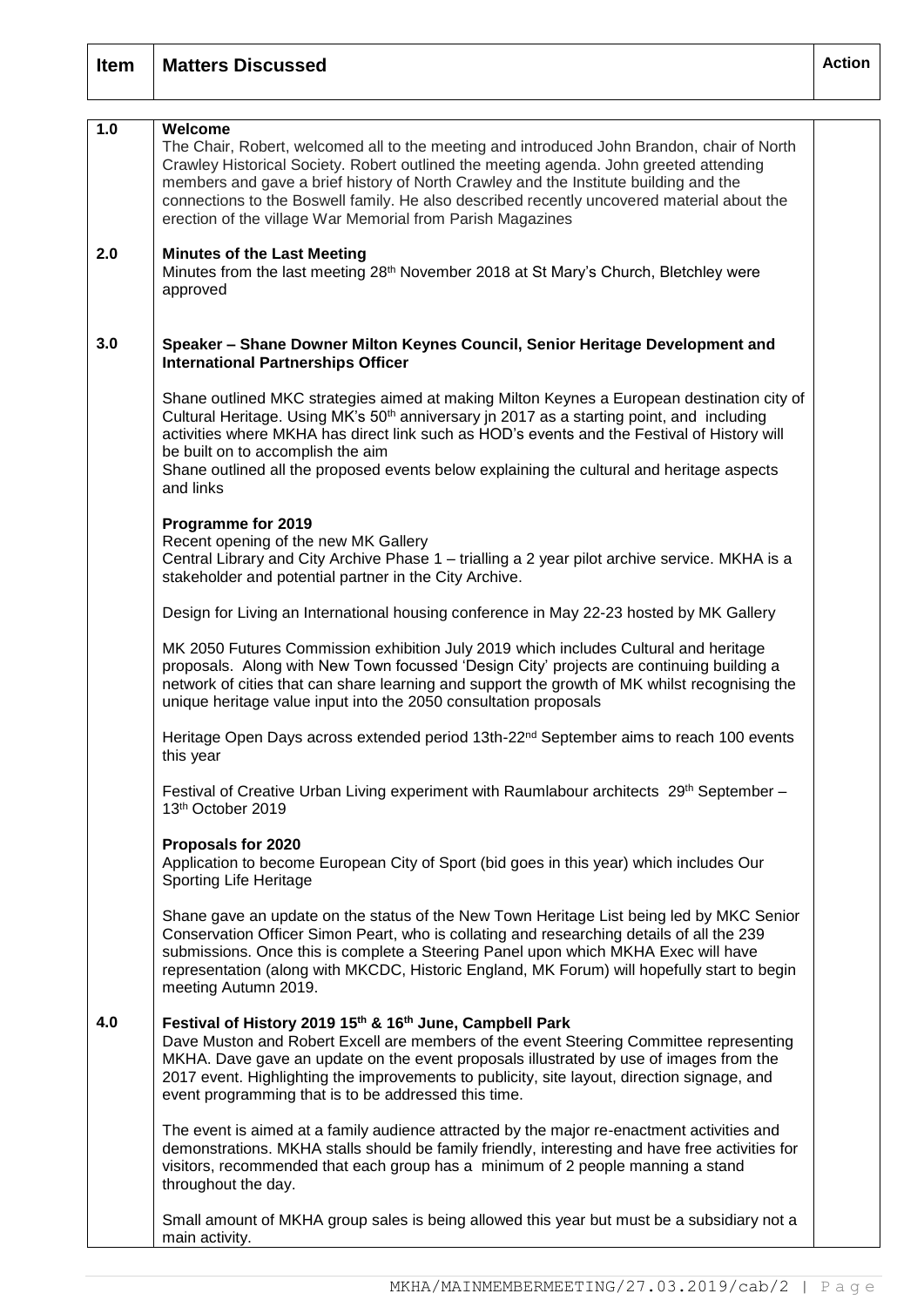|            | Event Insurance is supplied for participants (Bucks Canal Society with barge section on trailer<br>has its own cover)                                                                                                                                                                                                                                                                                                                                                                                                                                                                                                                                                                                                                              |            |
|------------|----------------------------------------------------------------------------------------------------------------------------------------------------------------------------------------------------------------------------------------------------------------------------------------------------------------------------------------------------------------------------------------------------------------------------------------------------------------------------------------------------------------------------------------------------------------------------------------------------------------------------------------------------------------------------------------------------------------------------------------------------|------------|
|            | There is grant available of up to £80 per attendee group for exhibition materials, pull-up<br>banners, costume, activity costs - please make applications as soon as you can. These<br>qualify under special status category and will not affect any other existing grant applications<br>or proposed project applications. Banners like last year will be designed and printed<br>professionally content deadline 30 <sup>th</sup> April 2019                                                                                                                                                                                                                                                                                                     | <b>ALL</b> |
| 4.1        | <b>MKHA Festival of History Workshop</b><br>Saturday May 11 <sup>th</sup> 2pm - 5pm @ MKCDC, Bradwell Abbey<br>Programme will include event update<br>$\bullet$<br>discuss activity and costume ideas<br>$\bullet$<br>logistic details re access, set up and breakdown for the event<br>$\bullet$                                                                                                                                                                                                                                                                                                                                                                                                                                                  |            |
|            | Contact Dave Muston for further information or to become a participant:<br>david@davidmustondesign.co.uk<br>FOH Grant application forms available from MKHA Treasurer, Charlotte Hall:<br>MKHAtreasurer@gmail.com                                                                                                                                                                                                                                                                                                                                                                                                                                                                                                                                  |            |
| 5.0<br>5.1 | <b>MKHA Other Events &amp; Activities</b><br>May 2019 is Bucks Borders Heritage Month (event listing publicity vehicle organised by<br>Stowe National Trust). On behalf of members Robert has submitted all MKHA known May<br>events for inclusion in the event listings                                                                                                                                                                                                                                                                                                                                                                                                                                                                           |            |
| 5.2        | <b>HODs 2019</b><br>Deadline for all 2019 events for inclusion in the brochure is end of May – please get your<br>event information to Mel or Rachel at Living Archive MK                                                                                                                                                                                                                                                                                                                                                                                                                                                                                                                                                                          |            |
| 5.3        | <b>CMK Library</b><br>Discover MK currently showing 1990s retro exhibition<br>Ichthyosaur Exhibition and quiz (event goodie bags funded through MKHA grant) has proved<br>incredibly popular and since Christmas ghas had over 1000 participants, still running                                                                                                                                                                                                                                                                                                                                                                                                                                                                                    |            |
| 5.4        | MK Museum – HERstory exhibition opened in one of the new galleries, runs until 28 <sup>th</sup> July                                                                                                                                                                                                                                                                                                                                                                                                                                                                                                                                                                                                                                               |            |
| 6.0<br>6.1 | <b>Treasurer's Report - Charlotte Hall</b><br>Finances as at 22/03/19<br>Business Banking Instant £3.433.10<br>Treasurer's Account £14,330.25<br>Long term account - Hampshire Trust Bank £5321.89                                                                                                                                                                                                                                                                                                                                                                                                                                                                                                                                                 |            |
| 6.2        | <b>Current Membership: 70 groups and individual members</b><br>New Group Members: Potterspury History Group and Buckinghamshire Gardens Trust<br>New Individual Members: Wendy Page of Cosgrove, Keith Burrows Author of MK<br>Archaeology Report, John Gosling of Linford                                                                                                                                                                                                                                                                                                                                                                                                                                                                         |            |
| 7.0<br>7.1 | <b>MKHA Grants - Neil</b><br><b>MKC Grant to MKHA</b><br>Grant funding for 2019/20 is agreed as Year 3 of the three year funding commitment from<br>MKC. Robert thanked Shane on behalf of Members for the continued support. Sources of<br>other grant monies neds to be invstigated                                                                                                                                                                                                                                                                                                                                                                                                                                                              |            |
| 7.2        | <b>Member Grants</b><br>£250 - £750 Grants are available through applications:<br>Grants apply to those members outside of MK unitary as well as within<br>$\bullet$<br>Must be a member for at least 18mths<br>$\bullet$<br>No grant will be offered to the same organisation within 18mths- with possible<br>$\bullet$<br>exceptions for special events, e.g. HODs, Festival of History<br>If you need help or assistance contact any Exec Member or contact: mkhabuckspoint.org<br>Forms are downloadable from the MKHA website. Applications must meet the MKHA Grant<br>criteria (laid down and compatible with MK Council's own criteria)<br>Simpson History Group: ring-fenced Conflict to Cosmopolis is outstanding awaiting<br>completion |            |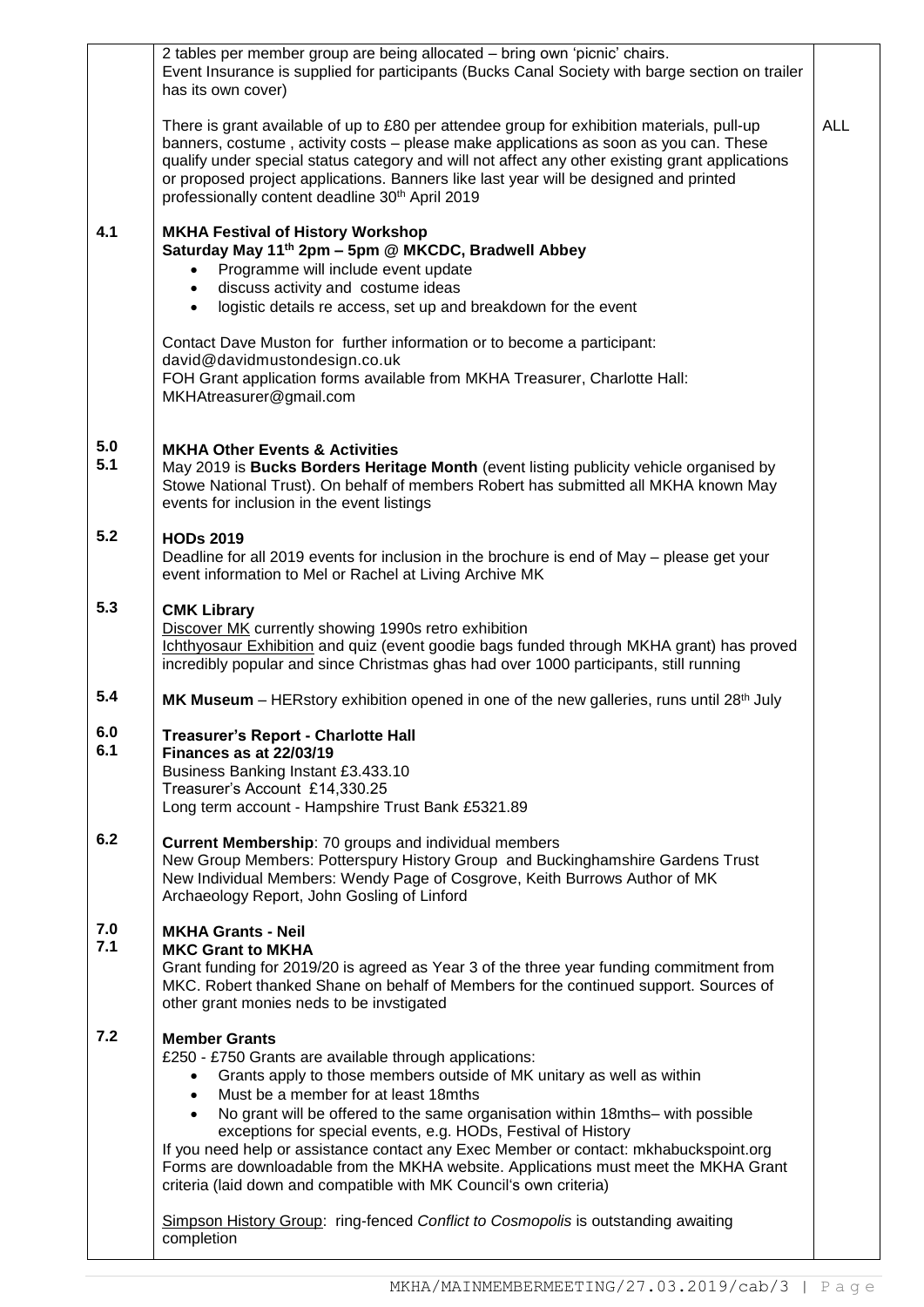|       | St Mary's Bletchley - £676 Digitising documents found in the church<br>Bow Brickhill - reprint of existing leaflet (£37.50)                                                |  |
|-------|----------------------------------------------------------------------------------------------------------------------------------------------------------------------------|--|
|       | Roade Local History Society (£750) - Phase 1 part-funding costs of model construction &                                                                                    |  |
|       | Phase 2: Transport Red Plaque installation costs<br>CMK Library - £500 Branded Goodie Bag for Ichthyosaur project                                                          |  |
|       |                                                                                                                                                                            |  |
| 8.0   | <b>MKHA News</b>                                                                                                                                                           |  |
| 8.1   | <b>MKHA Newsletter - Alan Cooper</b><br>Circulation increasing up by 15%                                                                                                   |  |
| 8.2   | <b>MKHA Website - Alan Cooper</b>                                                                                                                                          |  |
|       | SSL secure site certificates are being investigated this certificate offers site browsers<br>assurance that the MKHA website and its member sites are safe and secure.     |  |
| 8.3   | <b>MKHA IT Sessions</b>                                                                                                                                                    |  |
|       | Wednesday mornings from 9,30am Living Archive Hut at Milton Keynes Museum. Gives<br>members a chance to work on their websites, and exchange information and ideas         |  |
| 8.4   | ARCH-MK: Safeguarding the archives UPDATE                                                                                                                                  |  |
|       | Project is still being worked on and the new Heritage Fund grant (new name for Heritage<br>Lottery Fund) categories are being investigated as to how best to proceed       |  |
|       |                                                                                                                                                                            |  |
| 9.0   | <b>MEMBER REPORTS</b>                                                                                                                                                      |  |
|       | Remember images tell the story of your event/activity much better. Please send to<br>Dave prior to the next meeting: david@davidmustondesign.co.uk                         |  |
|       |                                                                                                                                                                            |  |
| 9.1   | <b>CLASP- Dave Hayward in absentia</b><br>Report sent not able to open link                                                                                                |  |
|       |                                                                                                                                                                            |  |
| 9.2   | <b>Buckinghamshire Canal Society - Athina Beckett</b><br>Presentation showing work on the towpath as part of the Society's ongoing                                         |  |
|       | restoration/construction work at Cosgrove Bridge on the Buckingham Arm of the Grand Union                                                                                  |  |
|       | Canal. Materials are paid through a received grant, but all labour is voluntary.                                                                                           |  |
| 9.3   | <b>Calverton Records Project - Dave Muston</b><br>Presentation of the work on restoration and replacement of All Saints Church Bells in                                    |  |
|       | Calverton. Included visit to White's foundry in Oxon, the making of 3 new replacement bells                                                                                |  |
|       | and the re-hanging of the 8 bells back in the tower.                                                                                                                       |  |
| 9.4   | <b>Buckingham Old Gaol - Helene Hill</b>                                                                                                                                   |  |
|       | Prisoners exhibition has proved popular and attracted 2 great granddaughters of the Old<br>Gaol's Superintendent who also lived in the house that formed part of the Gaol. |  |
|       | Grant of £440 from Arts Society used to create the costume for figure of William Giles, the                                                                                |  |
|       | first Chief Constable of the town's own police force                                                                                                                       |  |
|       | Old Gaol will host next MKHA meeting and a tour of the site prior to the meeting is offered<br>from 6pm                                                                    |  |
| 9.5   |                                                                                                                                                                            |  |
|       | Roade Local History Society - in absentia Vivian Blyth<br>Reported the sad news of the death of Chairman Bill Hudson                                                       |  |
|       | Society's model railway (built as part of the village's 150 <sup>th</sup> Cutting celebrations) has made<br>news item in LNW Society 2019 railway competition              |  |
| 9.6   |                                                                                                                                                                            |  |
|       | North Crawley - John Brandon<br>Working on HODs 2019 event to include Church display and field walk activities - for the first                                             |  |
|       | <b>HODs weekend</b>                                                                                                                                                        |  |
| 9.7.1 | <b>Towcester Historical Society - Brian Giggins</b><br>Mayor's Fund competition "Maiden's Quest" will run for 3 weeks                                                      |  |
|       | Search & find activity - shops in the town will host shields each wit different with letters to                                                                            |  |
|       | solve the puzzle. Forms will cost £3 each with prizes awarded (latter donated by local<br>businesses).                                                                     |  |
| 9.7.2 |                                                                                                                                                                            |  |
|       | <b>Towcester Historic Survey - Brian Giggins</b>                                                                                                                           |  |